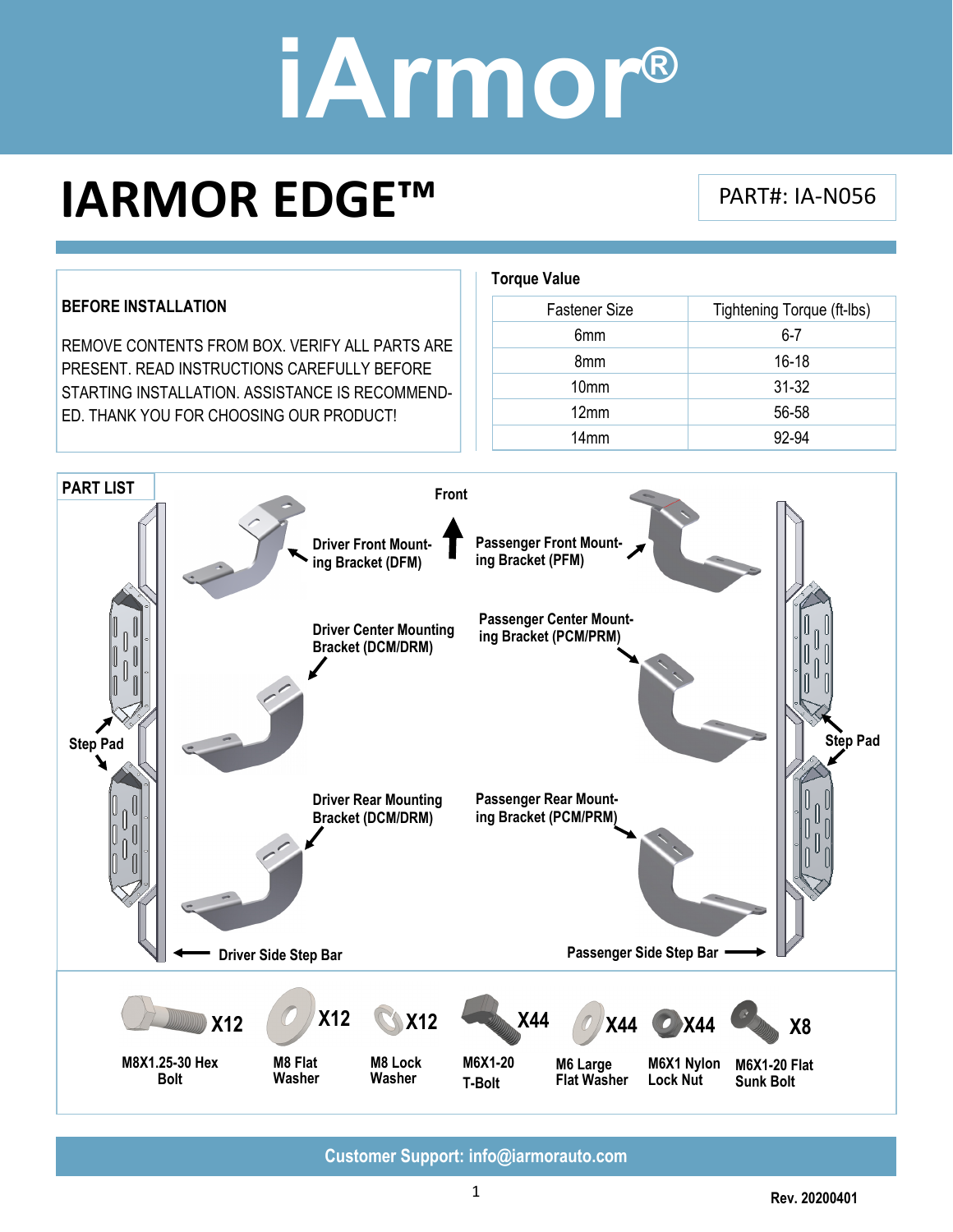The instruction here is for your reference only. We strongly recommend the professional installer for best result. We are not responsible for any damage caused by the installation.

#### **STEP 1**

Install the Step Pads onto the step bars with (32) M6X1-20 T-Bolts, (32) M6 Large Flat Washers, (32) M6X1Nylon Lock Nuts and (8) M6X1-20 Flat sunk head bolts.



#### **STEP 2**

Starting from the Passenger Side Front of the vehicle, remove the plastic plugs or bolts covering the threaded holes in the rocker panel, **(Fig 1)**.



**(Fig 1) Remove plastic plugs or factory hex bolts (If equipped) (Passenger Side Front Mounting Location)** 

### **STEP 3**

Attach the Passenger Front Mounting Bracket (**PFM**) to the vehicle with (2)M8X1.25-30 Hex Bolts, (2)M8 Lock Washers and (2) M8 Flat Washers, **(Fig 2)**. Do not tighten hardware at this time.



**Customer Support: info@iarmorauto.com**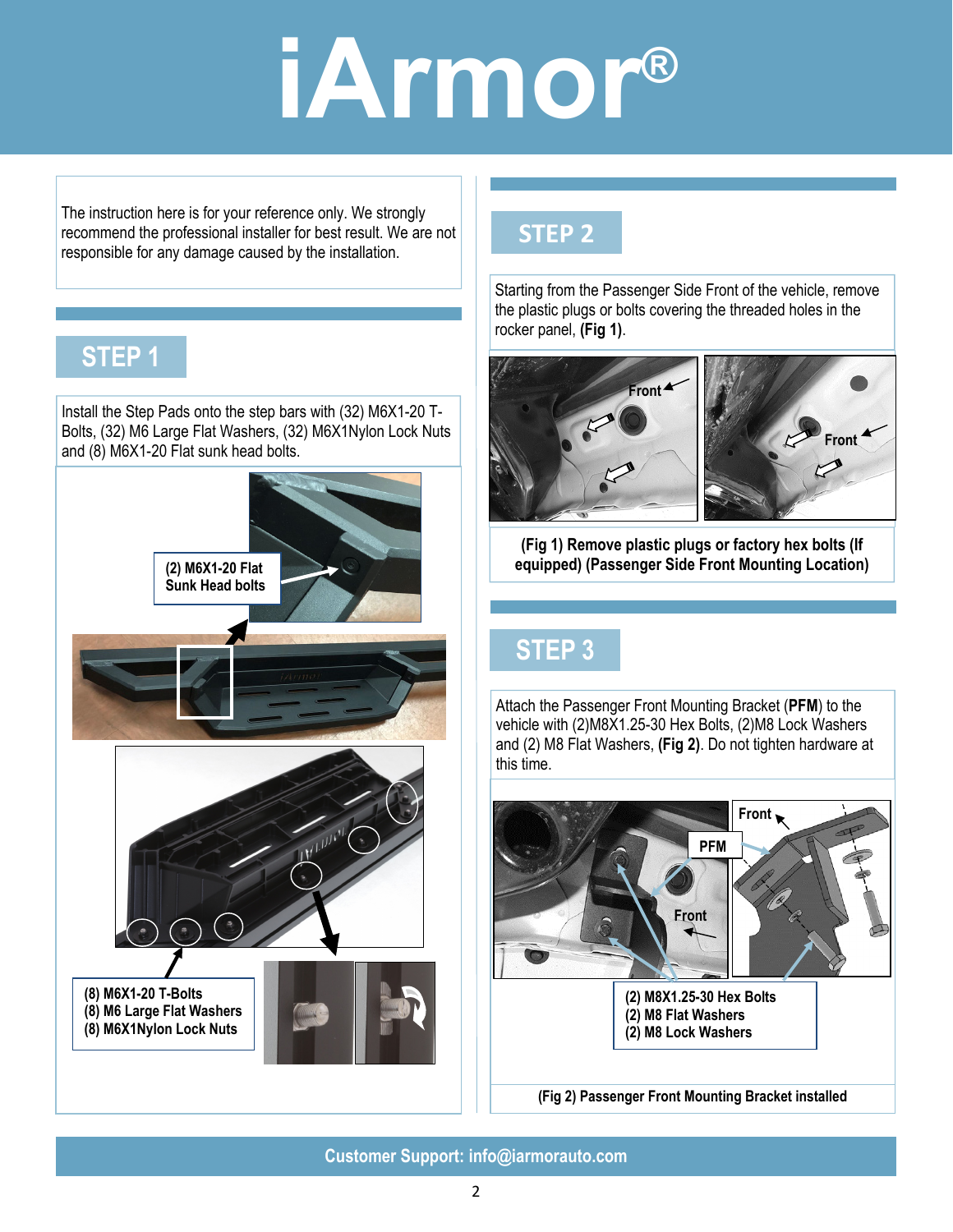#### **STEP 4**

Move to the Passenger Side Center Mounting location .Attach the Passenger Center Mounting Bracket (**PCM/PRM**) to the rocker panel with (2)M8X1.25-30 Hex Bolts, (2) M8 Lock Washers and (2) M8 Flat Washers, **(Fig 3 & 4)**.Do not tighten hardware at this time.



**(Fig 3) Passenger Side Center Mounting Location** 



**(Fig 4) Passenger Center Mounting Bracket Installed** 

#### **STEP 5**

Move to the Passenger Side Rear Mounting location. Repeat **Step 4** to install Passenger Rear Mounting Bracket (**PCM/ PRM**), **(Fig 5 & 6)**.Do not tighten hardware at this time.



**(Fig 5) Passenger Side Rear Mounting Location** 



**(Fig 6) Passenger Rear Mounting Bracket Installed** 

#### **STEP 6**

**STEP 7** brackets with (6) M6X1-20 T-Bolts, (6)M6 Flat Washers and (6) Once 3 passenger side mounting brackets are installed, attach the Assembled Passenger Side Step Bar onto the mounting M6X1 Nylon Lock Nuts, **(Fig 7)**. Do not tighten hardware.

**Customer Support: info@iarmorauto.com**